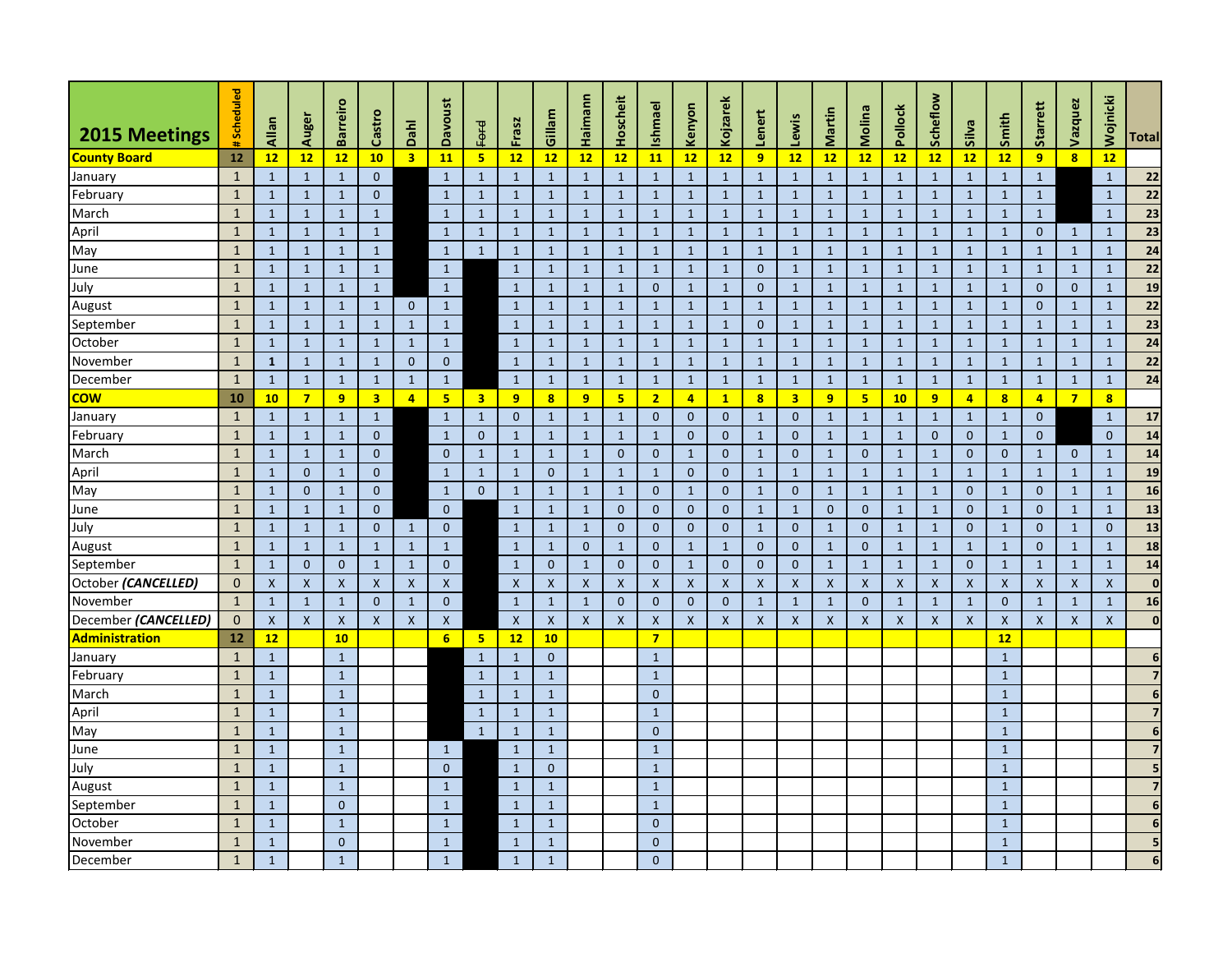| <b>2015 Meetings</b>        | #Scheduled   | Allan          | Auger                   | <b>Barreiro</b> | Castro | Dahl           | <b>Davoust</b> | Ford | Frasz        | Gillam | Haimann                   | Hoscheit | <b>Ishmael</b>     | Kenyon                    | Kojzarek     | Lenert | Lewis                     | Martin         | Molina                  | Pollock        | Scheflow       | Silva | Smith        | Starrett | Vazquez        | Wojnicki           | <b>Total</b>            |
|-----------------------------|--------------|----------------|-------------------------|-----------------|--------|----------------|----------------|------|--------------|--------|---------------------------|----------|--------------------|---------------------------|--------------|--------|---------------------------|----------------|-------------------------|----------------|----------------|-------|--------------|----------|----------------|--------------------|-------------------------|
| Agriculture                 | 10           | 8 <sup>1</sup> | $\overline{\mathbf{8}}$ |                 |        |                |                |      |              |        | 10                        |          |                    | 9                         |              |        | $\overline{9}$            |                | $\overline{\mathbf{5}}$ |                |                |       | 10           |          |                |                    |                         |
| January                     | $\mathbf{1}$ |                | $\mathbf{1}$            |                 |        |                |                |      |              |        | $\mathbf{1}$              |          |                    | $\mathbf{0}$              |              |        | $\mathbf{1}$              |                | $\mathbf{0}$            |                |                |       | $\mathbf{1}$ |          |                |                    |                         |
| February                    | $\mathbf{1}$ |                | $1\,$                   |                 |        |                |                |      |              |        | $1\,$                     |          |                    | $\mathbf{1}$              |              |        | $\mathbf{1}$              |                | $\mathbf{1}$            |                |                |       | $\mathbf{1}$ |          |                |                    | 6                       |
| March                       | $\mathbf{1}$ | $\mathbf{1}$   | $\mathbf{1}$            |                 |        |                |                |      |              |        | $\mathbf{1}$              |          |                    | $\mathbf{1}$              |              |        | $\mathbf{1}$              |                | $\mathbf{1}$            |                |                |       | $\mathbf{1}$ |          |                |                    |                         |
| April                       | $\mathbf{1}$ | $\mathbf{1}$   | $1\,$                   |                 |        |                |                |      |              |        | $\mathbf{1}$              |          |                    | $\mathbf{1}$              |              |        | $\mathbf{1}$              |                | $\mathbf{1}$            |                |                |       | $\mathbf{1}$ |          |                |                    |                         |
| May (CANCELLED)             | $\mathbf{0}$ | $\mathsf{X}$   | $\pmb{\mathsf{X}}$      |                 |        |                |                |      |              |        | $\boldsymbol{\mathsf{X}}$ |          |                    | $\boldsymbol{X}$          |              |        | $\boldsymbol{\mathsf{X}}$ |                | $\pmb{\mathsf{X}}$      |                |                |       | $\mathsf{X}$ |          |                |                    | $\mathbf 0$             |
| June                        | $\mathbf{1}$ | $\mathbf{1}$   | $\mathbf{0}$            |                 |        |                |                |      |              |        | $\mathbf{1}$              |          |                    | $\mathbf{1}$              |              |        | $\mathbf{1}$              |                | $\mathbf{0}$            |                |                |       | $\mathbf{1}$ |          |                |                    |                         |
| July                        | $\mathbf{1}$ | $\mathbf{1}$   | $\mathbf{1}$            |                 |        |                |                |      |              |        | $\mathbf{1}$              |          |                    | $\mathbf{1}$              |              |        | $\overline{0}$            |                | $\mathbf{1}$            |                |                |       | $\mathbf{1}$ |          |                |                    | 6                       |
| August                      | $\mathbf{1}$ | $\mathbf{1}$   | $\mathbf{0}$            |                 |        |                |                |      |              |        | $\mathbf{1}$              |          |                    | $\mathbf{1}$              |              |        | $\mathbf{1}$              |                | $\mathbf{0}$            |                |                |       | $\mathbf{1}$ |          |                |                    |                         |
| September                   | $\mathbf{1}$ | $\mathbf{1}$   | $\mathbf{1}$            |                 |        |                |                |      |              |        | $\mathbf{1}$              |          |                    | $\mathbf{1}$              |              |        | $\mathbf{1}$              |                | $\mathbf{1}$            |                |                |       | $\mathbf{1}$ |          |                |                    |                         |
| October                     | $\mathbf{1}$ | $\mathbf{1}$   | $\mathbf{1}$            |                 |        |                |                |      |              |        | $\mathbf{1}$              |          |                    | $\mathbf{1}$              |              |        | $\mathbf{1}$              |                | $\mathbf{0}$            |                |                |       | $\mathbf{1}$ |          |                |                    | 6                       |
| November                    | $\mathbf{1}$ | $\mathbf{1}$   | $\mathbf{1}$            |                 |        |                |                |      |              |        | $\mathbf{1}$              |          |                    | $\mathbf{1}$              |              |        | $\mathbf{1}$              |                | $\mathbf{0}$            |                |                |       | $\mathbf{1}$ |          |                |                    | 6                       |
| December (CANCELLED)        | $\mathbf{0}$ | $\mathsf{X}$   | $\mathsf{X}$            |                 |        |                |                |      |              |        | $\boldsymbol{\mathsf{X}}$ |          |                    | $\boldsymbol{X}$          |              |        | $\boldsymbol{\mathsf{X}}$ |                | $\mathsf{X}$            |                |                |       | $\mathsf{X}$ |          |                |                    | $\mathbf 0$             |
| <b>Development</b>          | 12           |                |                         | 10              |        | 5 <sub>5</sub> | 4              |      | 12           |        | 12                        |          |                    | 11                        | 12           |        |                           | <b>11</b>      |                         | <b>11</b>      |                |       | 12           |          |                |                    |                         |
| January                     | $\mathbf{1}$ |                |                         | $\mathbf{1}$    |        |                | $\mathbf{1}$   |      | $\mathbf{1}$ |        | $\mathbf{1}$              |          |                    | $\mathbf{0}$              | $\mathbf{1}$ |        |                           | $1\,$          |                         | $\mathbf{1}$   |                |       | $\mathbf{1}$ |          |                |                    | 8                       |
| February                    | $\mathbf{1}$ |                |                         | $\mathbf{1}$    |        |                | $\mathbf{0}$   |      | $\mathbf{1}$ |        | $\mathbf{1}$              |          |                    | $\mathbf{1}$              | $\mathbf{1}$ |        |                           | $\mathbf{1}$   |                         | $\mathbf{1}$   |                |       | $\mathbf{1}$ |          |                |                    | 8                       |
| March                       | $\mathbf{1}$ |                |                         | $\mathbf{1}$    |        |                | $\mathbf{1}$   |      | $\mathbf{1}$ |        | $1\,$                     |          |                    | $\mathbf{1}$              | $\mathbf{1}$ |        |                           | $\mathbf{1}$   |                         | $\mathbf{1}$   |                |       | $\mathbf{1}$ |          |                |                    | 9                       |
| April                       | $\mathbf{1}$ |                |                         | $\mathbf{1}$    |        |                | $\mathbf{1}$   |      | $\mathbf{1}$ |        | $\mathbf{1}$              |          |                    | $\mathbf{1}$              | $\mathbf{1}$ |        |                           | $\mathbf{1}$   |                         | $\mathbf{1}$   |                |       | $\mathbf{1}$ |          |                |                    | 9                       |
| May                         | $\mathbf{1}$ |                |                         | $\mathbf{1}$    |        |                | $\mathbf{1}$   |      | $\mathbf{1}$ |        | $\mathbf{1}$              |          |                    | $\mathbf{1}$              | $\mathbf{1}$ |        |                           | $\mathbf{1}$   |                         | $\mathbf{1}$   |                |       | $\mathbf{1}$ |          |                |                    |                         |
| June                        | $\mathbf{1}$ |                |                         | $\mathbf{1}$    |        |                | $\mathbf{0}$   |      | $\mathbf{1}$ |        | $\mathbf{1}$              |          |                    | $\mathbf{1}$              | $\mathbf{1}$ |        |                           | $\mathbf{1}$   |                         | $\mathbf{1}$   |                |       | $\mathbf{1}$ |          |                |                    | 8                       |
| July                        | $\mathbf{1}$ |                |                         | $\mathbf{1}$    |        |                | $\overline{0}$ |      | $\mathbf{1}$ |        | $\mathbf{1}$              |          |                    | $\mathbf{1}$              | $\mathbf{1}$ |        |                           | $\mathbf{1}$   |                         | $\mathbf{1}$   |                |       | $\mathbf{1}$ |          |                |                    |                         |
| August                      | $\mathbf{1}$ |                |                         | $\mathbf{0}$    |        | $\mathbf{1}$   |                |      | $\mathbf{1}$ |        | $1\,$                     |          |                    | $\mathbf{1}$              | $\mathbf{1}$ |        |                           | $\mathbf{1}$   |                         | $\mathbf{1}$   |                |       | $\mathbf{1}$ |          |                |                    | 8                       |
| September                   | $\mathbf{1}$ |                |                         | $\mathbf{1}$    |        | $\mathbf{1}$   |                |      | $\mathbf{1}$ |        | $\mathbf{1}$              |          |                    | $\mathbf{1}$              | $\mathbf{1}$ |        |                           | $\overline{0}$ |                         | $\mathbf{1}$   |                |       | $\mathbf{1}$ |          |                |                    | 8                       |
| October                     | $\mathbf{1}$ |                |                         | $\mathbf{1}$    |        | $\mathbf{1}$   |                |      | $\mathbf{1}$ |        | $\mathbf{1}$              |          |                    | $\mathbf{1}$              | $\mathbf{1}$ |        |                           | $\mathbf{1}$   |                         | $\mathbf{1}$   |                |       | $\mathbf{1}$ |          |                |                    | g                       |
| November                    | $\mathbf{1}$ |                |                         | $\overline{0}$  |        | $\mathbf{1}$   |                |      | $\mathbf{1}$ |        | $\mathbf{1}$              |          |                    | $\mathbf{1}$              | $\mathbf{1}$ |        |                           | $1\,$          |                         | $\overline{0}$ |                |       | $\mathbf{1}$ |          |                |                    | $\overline{\mathbf{z}}$ |
| December                    | $\mathbf{1}$ |                |                         | $\mathbf{1}$    |        | $\mathbf{1}$   |                |      | $\mathbf{1}$ |        | $\mathbf{1}$              |          |                    | $\mathbf{1}$              | $\mathbf{1}$ |        |                           | $\mathbf{1}$   |                         | $\mathbf{1}$   |                |       | $\mathbf{1}$ |          |                |                    | 9                       |
| <b>Energy/Environmental</b> | 11           | <b>11</b>      |                         |                 |        |                |                |      |              |        |                           |          | $\overline{7}$     | 8                         |              |        |                           |                | $\overline{\mathbf{8}}$ |                | 10             |       |              |          | $\overline{7}$ | <b>11</b>          |                         |
| January                     | $\mathbf{1}$ | $\mathbf{1}$   |                         |                 |        |                |                |      |              |        |                           |          | $\mathbf{1}$       | $\overline{0}$            |              |        |                           |                | $\overline{0}$          |                | $\overline{0}$ |       |              |          |                | $\mathbf{1}$       | $\overline{\mathbf{3}}$ |
| February                    | $\mathbf{1}$ | $\mathbf{1}$   |                         |                 |        |                |                |      |              |        |                           |          | $\mathbf{1}$       | $\mathbf{1}$              |              |        |                           |                | $\mathbf{1}$            |                | $\mathbf{1}$   |       |              |          |                | $\mathbf{1}$       | 6                       |
| March                       | $\mathbf{1}$ | $\mathbf{1}$   |                         |                 |        |                |                |      |              |        |                           |          | $\overline{0}$     | $\mathbf{0}$              |              |        |                           |                | $\mathbf{1}$            |                | $\mathbf{1}$   |       |              |          | $\mathbf{0}$   | $\mathbf{1}$       | $\mathbf{A}$            |
| April                       | $\mathbf{1}$ | $\mathbf{1}$   |                         |                 |        |                |                |      |              |        |                           |          | $\mathbf{1}$       | $\mathbf{1}$              |              |        |                           |                | $\mathbf{1}$            |                | $\mathbf 1$    |       |              |          | $\mathbf{1}$   | $\mathbf{1}$       |                         |
| May                         | $\mathbf{1}$ | $\mathbf{1}$   |                         |                 |        |                |                |      |              |        |                           |          | $\overline{0}$     | $\mathbf{1}$              |              |        |                           |                | $\mathbf{1}$            |                | $\mathbf 1$    |       |              |          | $\mathbf{1}$   | $\mathbf{1}$       | $6 \overline{6}$        |
| June                        | $\mathbf{1}$ | $\mathbf{1}$   |                         |                 |        |                |                |      |              |        |                           |          | $\mathbf{1}$       | $\mathbf{1}$              |              |        |                           |                | $\mathbf{1}$            |                | $\mathbf{1}$   |       |              |          | $\mathbf{1}$   | $\mathbf{1}$       | $\overline{7}$          |
| July                        | $\mathbf{1}$ | $\mathbf{1}$   |                         |                 |        |                |                |      |              |        |                           |          | $\mathbf{1}$       | $\mathbf{0}$              |              |        |                           |                | $\mathbf{1}$            |                | $\mathbf{1}$   |       |              |          | $\mathbf{1}$   | $\mathbf{1}$       | 6                       |
| August                      | $\mathbf{1}$ | $\mathbf{1}$   |                         |                 |        |                |                |      |              |        |                           |          | $\mathbf{1}$       | $\mathbf{1}$              |              |        |                           |                | $\mathbf{1}$            |                | $\mathbf{1}$   |       |              |          | $\mathbf{0}$   | $\mathbf{1}$       | 6                       |
| September                   | $\mathbf{1}$ | $\mathbf{1}$   |                         |                 |        |                |                |      |              |        |                           |          | $\mathbf{1}$       | $\mathbf{1}$              |              |        |                           |                | $\boldsymbol{0}$        |                | $\mathbf{1}$   |       |              |          | $\mathbf{1}$   | $\mathbf{1}$       | $6 \overline{6}$        |
| October (CANCELLED)         | $\mathbf{0}$ | $\mathsf X$    |                         |                 |        |                |                |      |              |        |                           |          | $\pmb{\mathsf{X}}$ | $\boldsymbol{\mathsf{X}}$ |              |        |                           |                | $\mathsf X$             |                | $\mathsf X$    |       |              |          | $\mathsf{X}$   | $\pmb{\mathsf{X}}$ | $\mathbf 0$             |
| November                    | $\mathbf{1}$ | $\mathbf{1}$   |                         |                 |        |                |                |      |              |        |                           |          | $\overline{0}$     | $\mathbf{1}$              |              |        |                           |                | $\overline{0}$          |                | $\mathbf 1$    |       |              |          | $\mathbf{1}$   | $\mathbf{1}$       | $5\phantom{a}$          |
| December                    | $\mathbf{1}$ | $\mathbf{1}$   |                         |                 |        |                |                |      |              |        |                           |          | $\overline{0}$     | $\mathbf{1}$              |              |        |                           |                | $\mathbf{1}$            |                | $\mathbf{1}$   |       |              |          | $\mathbf{1}$   | $\mathbf{1}$       | 6                       |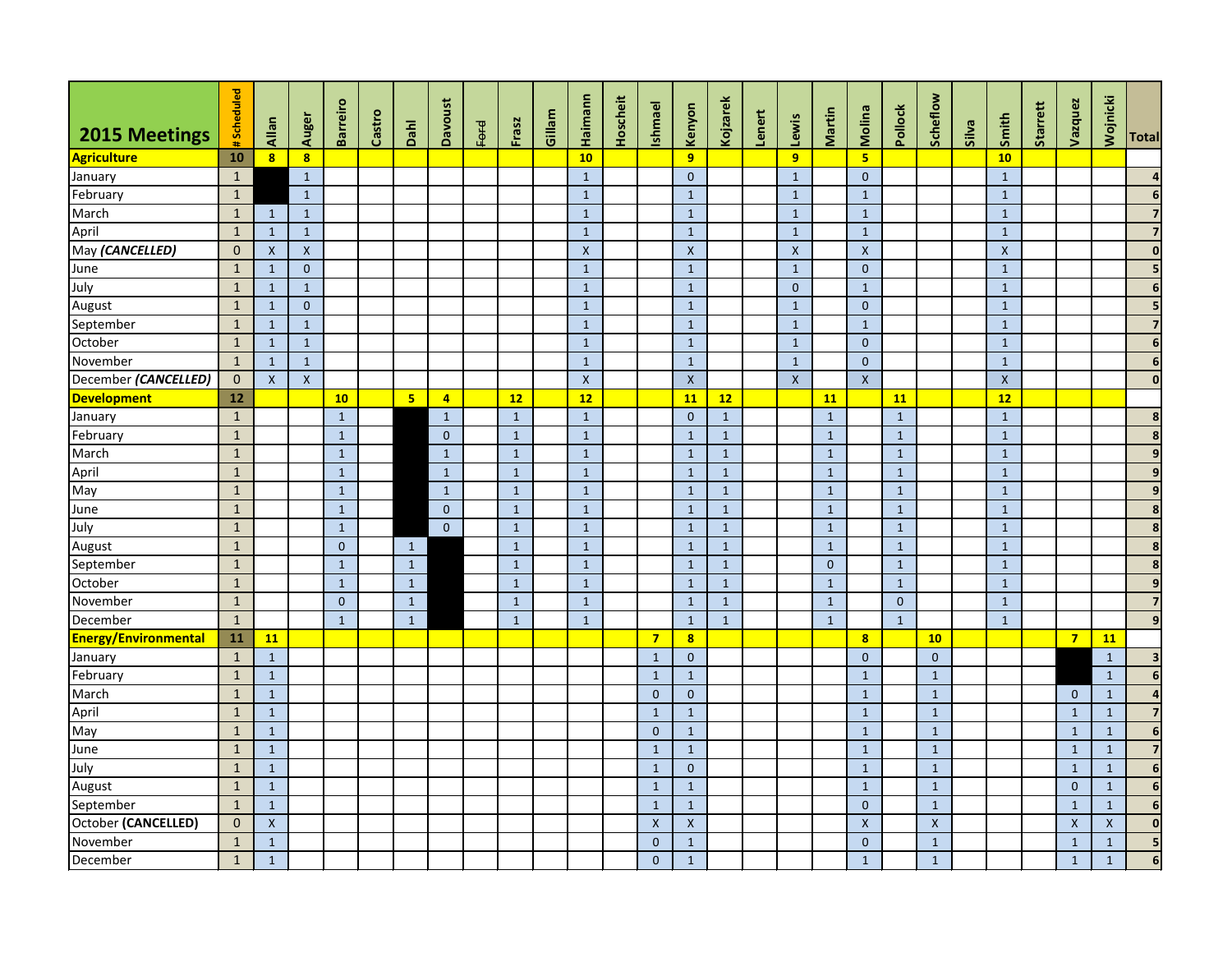| 2015 Meetings          | #Scheduled     | Allan        | Auger                   | <b>Barreiro</b> | Castro         | Dahl           | <b>Davoust</b> | <b>Ford</b>    | Frasz        | Gillam         | Haimann | Hoscheit     | Ishmael | Kenyon | Kojzarek     | Lenert         | Lewis | Martin         | Molina | Pollock      | Scheflow       | Silva        | Smith          | Starrett                | Vazquez | Wojnicki     | <b>Total</b>            |
|------------------------|----------------|--------------|-------------------------|-----------------|----------------|----------------|----------------|----------------|--------------|----------------|---------|--------------|---------|--------|--------------|----------------|-------|----------------|--------|--------------|----------------|--------------|----------------|-------------------------|---------|--------------|-------------------------|
| <b>Executive</b>       | 12             | 12           | $\overline{\mathbf{0}}$ | 12              | 11             |                | $5\phantom{a}$ | 5 <sub>1</sub> | 12           | 12             |         | 12           |         |        | 12           | 10             |       |                |        | 12           |                | 9            | 10             | $\overline{7}$          |         | 12           |                         |
| January                | $\mathbf{1}$   | $\mathbf{1}$ |                         | $\mathbf{1}$    | $\mathbf{1}$   |                |                | $\mathbf{1}$   | $\mathbf{1}$ | $\mathbf{1}$   |         | $\mathbf{1}$ |         |        | $\mathbf{1}$ | $\overline{0}$ |       |                |        | $\mathbf{1}$ |                | $\mathbf{1}$ | $\mathbf{1}$   | $\overline{0}$          |         | $\mathbf{1}$ | 12                      |
| February               | $\mathbf{1}$   | $\mathbf{1}$ |                         | $\mathbf{1}$    | $\mathbf{1}$   |                |                | $\mathbf{1}$   | 1            | $\mathbf{1}$   |         | $\mathbf{1}$ |         |        | $\mathbf{1}$ | $\mathbf{1}$   |       |                |        | $\mathbf{1}$ |                | $\mathbf{1}$ | $\mathbf{1}$   | $\mathbf{1}$            |         | $\mathbf{1}$ | 14                      |
| March                  | $\mathbf{1}$   | $\mathbf{1}$ |                         | $\mathbf{1}$    | $\mathbf{1}$   |                |                | $\mathbf{1}$   | $\mathbf{1}$ | $\mathbf{1}$   |         | $\mathbf{1}$ |         |        | $\mathbf{1}$ | $\mathbf{1}$   |       |                |        | $\mathbf{1}$ |                | $\mathbf{1}$ | $\mathbf{1}$   | $\mathbf{1}$            |         | $\mathbf{1}$ | 14                      |
| April                  | $\mathbf{1}$   | $\mathbf{1}$ |                         | $\mathbf{1}$    | $\mathbf{1}$   |                |                | $\mathbf{1}$   | 1            | $\mathbf{1}$   |         | $\mathbf{1}$ |         |        | $\mathbf{1}$ | $\mathbf{1}$   |       |                |        | $\mathbf{1}$ |                | $\mathbf{0}$ | $\overline{0}$ | $\overline{0}$          |         | $\mathbf{1}$ | 11                      |
| May                    | $\mathbf{1}$   | $\mathbf{1}$ |                         | $\mathbf{1}$    | $\mathbf{1}$   |                |                | $\mathbf{1}$   | $\mathbf{1}$ | $\mathbf{1}$   |         | $\mathbf{1}$ |         |        | $\mathbf{1}$ | $\mathbf{1}$   |       |                |        | $\mathbf{1}$ |                | $\mathbf{1}$ | $\mathbf{1}$   | $\mathbf{1}$            |         | $\mathbf{1}$ | 14                      |
| June                   | $\mathbf{1}$   | $\mathbf{1}$ |                         | $\mathbf{1}$    | $\mathbf{1}$   |                | $\mathbf{1}$   |                | $\mathbf{1}$ | $\mathbf{1}$   |         | $\mathbf{1}$ |         |        | $\mathbf{1}$ | $\mathbf{1}$   |       |                |        | $\mathbf{1}$ |                | $\mathbf{1}$ | $\mathbf{1}$   | $\mathbf{1}$            |         | $\mathbf{1}$ | 14                      |
| July                   | $\mathbf{1}$   | $\mathbf{1}$ |                         | $\mathbf{1}$    | $\mathbf{1}$   |                | $\mathbf{1}$   |                | $\mathbf{1}$ | $\mathbf{1}$   |         | $\mathbf{1}$ |         |        | $\mathbf{1}$ | $\mathbf{1}$   |       |                |        | $\mathbf{1}$ |                | $\mathbf{0}$ | $\mathbf{1}$   | $\overline{0}$          |         | $\mathbf{1}$ | $12$                    |
| August                 | $\mathbf{1}$   | $\mathbf{1}$ |                         | $\mathbf{1}$    | $\mathbf{1}$   |                | $\mathbf{1}$   |                | $\mathbf{1}$ | $\mathbf{1}$   |         | $\mathbf{1}$ |         |        | $\mathbf{1}$ | $\mathbf{1}$   |       |                |        | $\mathbf{1}$ |                | $\mathbf{1}$ | $\mathbf{1}$   | $\mathbf{0}$            |         | $\mathbf{1}$ | 13                      |
| September              | $\mathbf{1}$   | $\mathbf{1}$ |                         | $\mathbf{1}$    | $\mathbf{0}$   |                | $\overline{0}$ |                | $\mathbf{1}$ | $\mathbf{1}$   |         | $\mathbf{1}$ |         |        | $\mathbf{1}$ | $\mathbf{1}$   |       |                |        | $\mathbf{1}$ |                | $\mathbf{1}$ | $\mathbf{1}$   | $\overline{0}$          |         | $\mathbf{1}$ | 11                      |
| October                | $\mathbf{1}$   | $\mathbf{1}$ |                         | $\mathbf{1}$    | $\mathbf{1}$   |                | $\mathbf{1}$   |                | $\mathbf{1}$ | $\mathbf{1}$   |         | $\mathbf{1}$ |         |        | $\mathbf{1}$ | $\overline{0}$ |       |                |        | $\mathbf{1}$ |                | $\mathbf{1}$ | $\mathbf{1}$   | $\mathbf{1}$            |         | $\mathbf{1}$ | 13                      |
| November               | $\mathbf{1}$   | $\mathbf{1}$ |                         | $\mathbf{1}$    | $\mathbf{1}$   |                | $\overline{0}$ |                | $\mathbf{1}$ | $\mathbf{1}$   |         | $\mathbf{1}$ |         |        | $\mathbf{1}$ | $\mathbf{1}$   |       |                |        | $\mathbf{1}$ |                | $\mathbf{0}$ | $\mathbf{1}$   | $\mathbf{1}$            |         | $\mathbf{1}$ | 12                      |
| December               | $\mathbf{1}$   | $\mathbf{1}$ |                         | $\mathbf{1}$    | $\mathbf{1}$   |                | $\mathbf{1}$   |                | $\mathbf{1}$ | $\mathbf{1}$   |         | $\mathbf{1}$ |         |        | $\mathbf{1}$ | $\mathbf{1}$   |       |                |        | $\mathbf{1}$ |                | $\mathbf{1}$ | $\overline{0}$ | $\mathbf{1}$            |         | $\mathbf{1}$ | 13                      |
| <b>Finance/Budget</b>  | 12             | 12           |                         | 11              | 10             |                |                |                | <b>11</b>    |                |         | 11           |         |        |              |                |       |                |        |              |                |              | 10             | $\overline{\mathbf{8}}$ |         |              |                         |
| January                | $\mathbf{1}$   | $\mathbf{1}$ |                         | $\mathbf{1}$    | $\mathbf{1}$   |                |                |                | $\mathbf 0$  |                |         | $\mathbf{1}$ |         |        |              |                |       |                |        |              |                |              | $\mathbf{1}$   | $\mathbf{0}$            |         |              | 5                       |
| February               | $\mathbf{1}$   | $\mathbf{1}$ |                         | $\mathbf{1}$    | $\mathbf{1}$   |                |                |                | $\mathbf{1}$ |                |         | $\mathbf{1}$ |         |        |              |                |       |                |        |              |                |              | $\mathbf{1}$   | $\mathbf{1}$            |         |              | 7                       |
| March                  | $\mathbf{1}$   | $\mathbf{1}$ |                         | $\mathbf{1}$    | $\mathbf{1}$   |                |                |                | $\mathbf 1$  |                |         | $\mathbf{1}$ |         |        |              |                |       |                |        |              |                |              | $\mathbf{1}$   | $\mathbf{1}$            |         |              |                         |
| April                  | $\mathbf{1}$   | $\mathbf{1}$ |                         | $\mathbf{1}$    | $\mathbf{0}$   |                |                |                | 1            |                |         | $\mathbf{1}$ |         |        |              |                |       |                |        |              |                |              | $\mathbf{1}$   | $\mathbf{1}$            |         |              | 6                       |
| May                    | $\mathbf{1}$   | $\mathbf{1}$ |                         | $\mathbf{1}$    | $\mathbf{1}$   |                |                |                | $\mathbf{1}$ |                |         | $\mathbf{1}$ |         |        |              |                |       |                |        |              |                |              | $\mathbf{1}$   | $\mathbf{1}$            |         |              |                         |
| June                   | $\mathbf{1}$   | $\mathbf{1}$ |                         | $\overline{0}$  | $\mathbf{1}$   |                |                |                | $\mathbf{1}$ |                |         | $\mathbf{1}$ |         |        |              |                |       |                |        |              |                |              | $\mathbf{1}$   | $\overline{0}$          |         |              | 5                       |
| July                   | $\mathbf{1}$   | $\mathbf{1}$ |                         | $\mathbf{1}$    | $\mathbf{1}$   |                |                |                | $\mathbf{1}$ |                |         | $\mathbf{1}$ |         |        |              |                |       |                |        |              |                |              | $\mathbf{1}$   | $\overline{0}$          |         |              | 6                       |
| August                 | $\mathbf{1}$   | $\mathbf{1}$ |                         | $\mathbf{1}$    | $1\,$          |                |                |                | $\mathbf{1}$ |                |         | $\mathbf{1}$ |         |        |              |                |       |                |        |              |                |              | $\mathbf{1}$   | $\mathbf{0}$            |         |              | 6                       |
| September              | $\mathbf{1}$   | $\mathbf{1}$ |                         | $\mathbf{1}$    | $\mathbf{1}$   |                |                |                | $\mathbf 1$  |                |         | $\mathbf{1}$ |         |        |              |                |       |                |        |              |                |              | $\mathbf{1}$   | $\mathbf{1}$            |         |              | 7                       |
| October                | $\mathbf{1}$   | $\mathbf{1}$ |                         | $\mathbf{1}$    | $\mathbf{1}$   |                |                |                | $\mathbf{1}$ |                |         | $\mathbf{0}$ |         |        |              |                |       |                |        |              |                |              | $\mathbf{0}$   | $\mathbf{1}$            |         |              |                         |
| November               | $\mathbf{1}$   | $\mathbf{1}$ |                         | $\mathbf{1}$    | $\mathbf{1}$   |                |                |                | $\mathbf{1}$ |                |         | $1\,$        |         |        |              |                |       |                |        |              |                |              | $\overline{0}$ | $\mathbf{1}$            |         |              | $\boldsymbol{6}$        |
| December (held 1/4/16) | $\mathbf{1}$   | $\mathbf{1}$ |                         | $\mathbf{1}$    | $\mathbf{0}$   |                |                |                | $\mathbf{1}$ |                |         | $\mathbf{1}$ |         |        |              |                |       |                |        |              |                |              | $\mathbf{1}$   | $\mathbf{1}$            |         |              | 6                       |
| <b>Human Services</b>  | 14             |              |                         | <b>14</b>       | $\overline{4}$ | $\overline{7}$ | 11             | $\overline{4}$ |              | 6              |         |              |         |        |              | 12             |       | 11             |        |              | 12             |              |                |                         |         |              |                         |
| January                | $\mathbf{1}$   |              |                         | $\mathbf{1}$    | $\mathbf{1}$   |                | $\mathbf{1}$   | $\mathbf{1}$   |              |                |         |              |         |        |              | $\mathbf{1}$   |       | $\mathbf{1}$   |        |              | $\mathbf{1}$   |              |                |                         |         |              | 7                       |
| February               | $\mathbf{1}$   |              |                         | $\mathbf{1}$    | $\pmb{0}$      |                | $\overline{0}$ | $\mathbf{1}$   |              |                |         |              |         |        |              | $\mathbf{1}$   |       | $\mathbf{1}$   |        |              | $\mathbf{0}$   |              |                |                         |         |              |                         |
| March                  | $1\,$          |              |                         | $\mathbf{1}$    | $\overline{0}$ |                | $\mathbf{1}$   | $\mathbf{0}$   |              |                |         |              |         |        |              | $\mathbf{1}$   |       | $\mathbf{1}$   |        |              | $\mathbf{1}$   |              |                |                         |         |              |                         |
| April                  | $\mathbf{1}$   |              |                         | $\mathbf{1}$    | $\mathbf{1}$   |                | $\mathbf{1}$   | $\mathbf{1}$   |              |                |         |              |         |        |              | $\mathbf{1}$   |       | $\mathbf{1}$   |        |              | $1\,$          |              |                |                         |         |              | 7                       |
| May                    | $\overline{2}$ |              |                         | $\overline{2}$  | $\overline{0}$ |                | $\mathbf{1}$   | $\mathbf{1}$   |              |                |         |              |         |        |              | $\mathbf{1}$   |       | $\mathbf{1}$   |        |              | 2 <sup>2</sup> |              |                |                         |         |              | 8                       |
| June                   | $\mathbf{1}$   |              |                         | $\mathbf{1}$    | $\mathbf{1}$   |                | 1              |                |              |                |         |              |         |        |              | $\mathbf{1}$   |       | $\mathbf{1}$   |        |              | $\mathbf{1}$   |              |                |                         |         |              | 6                       |
| July                   | $\mathbf{1}$   |              |                         | $\mathbf{1}$    | $\mathbf{1}$   | $\mathbf{1}$   | $\overline{0}$ |                |              |                |         |              |         |        |              | $\overline{0}$ |       | $\mathbf{1}$   |        |              | $\mathbf{1}$   |              |                |                         |         |              | 5                       |
| August                 | $\mathbf{1}$   |              |                         | $\mathbf{1}$    |                | $\mathbf{1}$   | 1              |                |              | $\mathbf{1}$   |         |              |         |        |              | $\mathbf{1}$   |       | $\overline{0}$ |        |              | $\mathbf{1}$   |              |                |                         |         |              | $6\phantom{1}6$         |
| September              | $\overline{2}$ |              |                         | $2^{\circ}$     |                | $\overline{2}$ | 2 <sup>7</sup> |                |              | $\overline{2}$ |         |              |         |        |              | $\overline{2}$ |       | $\mathbf{1}$   |        |              | $\mathbf{1}$   |              |                |                         |         |              | 12                      |
| October                | $\mathbf{1}$   |              |                         | $\mathbf{1}$    |                | $\mathbf{1}$   | 1              |                |              | $\mathbf{1}$   |         |              |         |        |              | $\mathbf{1}$   |       | $\mathbf{1}$   |        |              | $\mathbf{1}$   |              |                |                         |         |              | $\overline{\mathbf{z}}$ |
| November               | $\mathbf{1}$   |              |                         | $\mathbf{1}$    |                | $\mathbf{1}$   | 1              |                |              | $\mathbf{1}$   |         |              |         |        |              | $\mathbf{1}$   |       | $\mathbf{1}$   |        |              | $\mathbf{1}$   |              |                |                         |         |              | $\overline{\mathbf{z}}$ |
| December               | $\mathbf{1}$   |              |                         | $\mathbf{1}$    |                | $\mathbf{1}$   | $\mathbf{1}$   |                |              | $\mathbf{1}$   |         |              |         |        |              | $\mathbf{1}$   |       | $\mathbf{1}$   |        |              | $\mathbf{1}$   |              |                |                         |         |              | $\overline{\mathbf{z}}$ |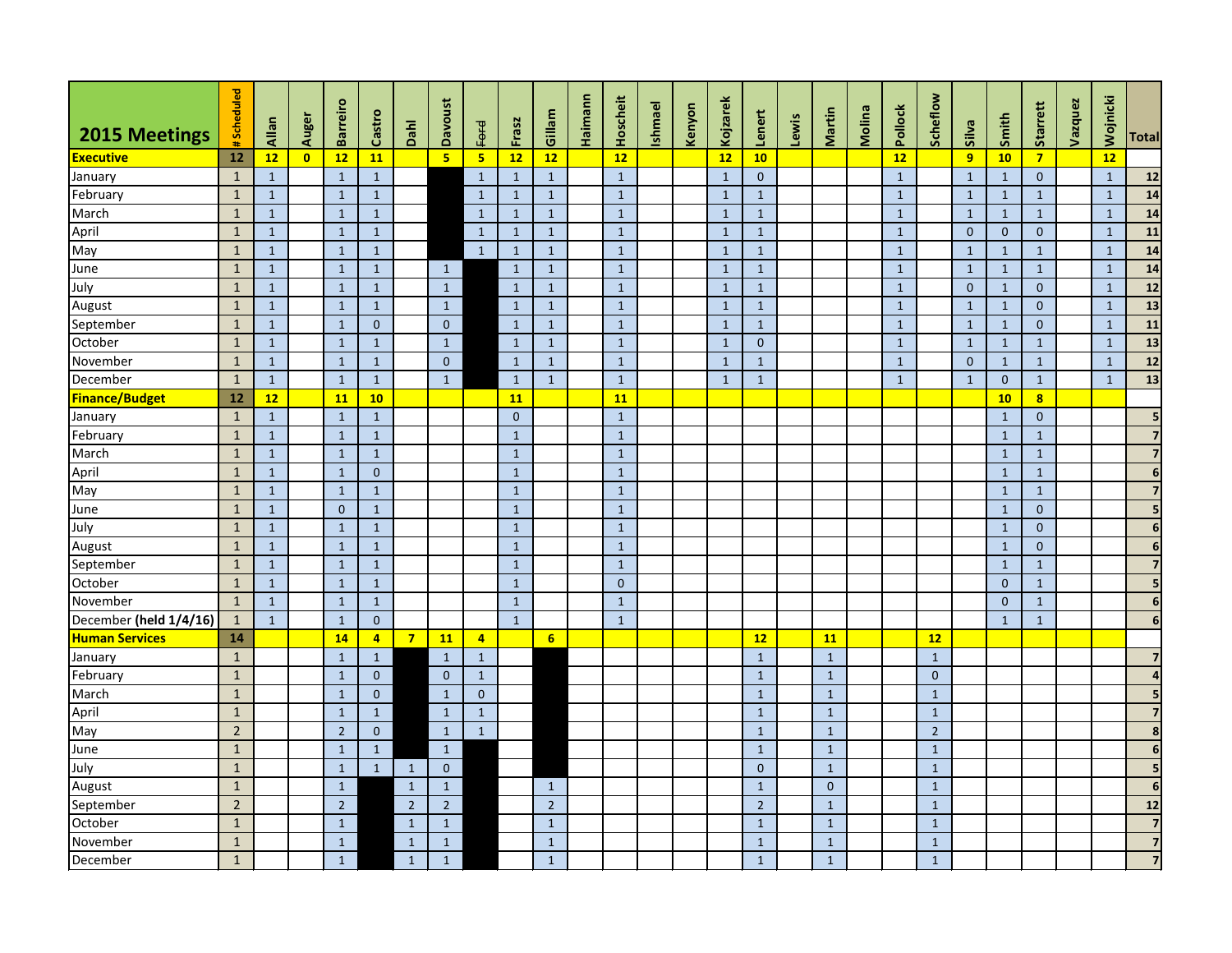| <b>2015 Meetings</b>   | #Scheduled   | <b>Allan</b> | Auger | <b>Barreiro</b> | Castro       | Dahl             | <b>Davoust</b>          | Ford           | Frasz | Gillam       | Haimann      | Hoscheit | <b>Ishmael</b> | Kenyon | Kojzarek       | Lenert                  | Lewis | Martin         | Molina         | Pollock      | Scheflow     | Silva        | Smith | Starrett       | Vazquez                 | Wojnicki | <b>Total</b>            |
|------------------------|--------------|--------------|-------|-----------------|--------------|------------------|-------------------------|----------------|-------|--------------|--------------|----------|----------------|--------|----------------|-------------------------|-------|----------------|----------------|--------------|--------------|--------------|-------|----------------|-------------------------|----------|-------------------------|
| <b>Jobs</b>            | 12           |              |       | 12              |              | $6 \overline{6}$ |                         | 5 <sub>1</sub> |       | 12           |              |          |                |        |                | $\overline{\mathbf{8}}$ |       |                | 10             | 12           |              |              |       |                | $\overline{\mathbf{8}}$ |          |                         |
| January                | $\mathbf{1}$ |              |       | $\mathbf{1}$    |              |                  |                         | $\mathbf{1}$   |       | $\mathbf{1}$ |              |          |                |        |                | $\overline{0}$          |       |                | $\mathbf{1}$   | $\mathbf{1}$ |              |              |       |                |                         |          | 5                       |
| February               | $\mathbf{1}$ |              |       | $\mathbf{1}$    |              |                  |                         | $\mathbf{1}$   |       | $\mathbf{1}$ |              |          |                |        |                | $\mathbf{1}$            |       |                | $\overline{0}$ | $\mathbf{1}$ |              |              |       |                |                         |          |                         |
| March                  | $\mathbf{1}$ |              |       | $\mathbf{1}$    |              |                  |                         | $\mathbf{1}$   |       | $\mathbf{1}$ |              |          |                |        |                | $\mathbf{1}$            |       |                | $\mathbf{1}$   | $\mathbf{1}$ |              |              |       |                | $\mathbf{1}$            |          | 7                       |
| April                  | $\mathbf{1}$ |              |       | $\mathbf{1}$    |              |                  |                         | $\mathbf{1}$   |       | $\mathbf{1}$ |              |          |                |        |                | $\overline{0}$          |       |                | $\mathbf{1}$   | $\mathbf{1}$ |              |              |       |                | $\mathbf{1}$            |          | 6                       |
| May                    | $\mathbf{1}$ |              |       | $\mathbf{1}$    |              |                  |                         | $\mathbf{1}$   |       | $\mathbf{1}$ |              |          |                |        |                | $\mathbf{1}$            |       |                | $\overline{0}$ | $\mathbf{1}$ |              |              |       |                | $\mathbf{0}$            |          | 5                       |
| June                   | $\mathbf{1}$ |              |       | $\mathbf{1}$    |              |                  |                         |                |       | $\mathbf{1}$ |              |          |                |        |                | $\mathbf{1}$            |       |                | $\mathbf{1}$   | $\mathbf{1}$ |              |              |       |                | $\mathbf{1}$            |          | 6                       |
| July                   | $\mathbf{1}$ |              |       | $\mathbf{1}$    |              | $\mathbf{1}$     |                         |                |       | $\mathbf{1}$ |              |          |                |        |                | $\overline{0}$          |       |                | $\mathbf{1}$   | $\mathbf{1}$ |              |              |       |                | $\mathbf{1}$            |          | 6                       |
| August                 | $\mathbf{1}$ |              |       | $\mathbf{1}$    |              | $\mathbf{1}$     |                         |                |       | $\mathbf{1}$ |              |          |                |        |                | $\mathbf{1}$            |       |                | $\mathbf{1}$   | $\mathbf{1}$ |              |              |       |                | $\mathbf{0}$            |          | 6                       |
| September              | $\mathbf{1}$ |              |       | $\mathbf{1}$    |              | $\mathbf{1}$     |                         |                |       | $\mathbf{1}$ |              |          |                |        |                | $\overline{0}$          |       |                | $\mathbf{1}$   | $\mathbf{1}$ |              |              |       |                | $\mathbf{1}$            |          | 6                       |
| October                | $\mathbf{1}$ |              |       | $\mathbf{1}$    |              | $\mathbf{1}$     |                         |                |       | $\mathbf{1}$ |              |          |                |        |                | $\mathbf{1}$            |       |                | $\mathbf{1}$   | $\mathbf{1}$ |              |              |       |                | $\mathbf{1}$            |          | 7                       |
| November               | $\mathbf{1}$ |              |       | $\mathbf{1}$    |              | $\mathbf{1}$     |                         |                |       | $\mathbf{1}$ |              |          |                |        |                | $\mathbf{1}$            |       |                | $\mathbf{1}$   | $\mathbf{1}$ |              |              |       |                | $\mathbf{1}$            |          | 7                       |
| December               | $\mathbf{1}$ |              |       | $\mathbf{1}$    |              | $\mathbf{1}$     |                         |                |       | $\mathbf{1}$ |              |          |                |        |                | $\mathbf{1}$            |       |                | $\mathbf{1}$   | $\mathbf{1}$ |              |              |       |                | $\mathbf{1}$            |          | $\overline{7}$          |
| Judicial/Public Safety | 12           |              |       | 12              | <b>11</b>    |                  | $\overline{\mathbf{8}}$ |                |       |              |              |          |                |        | <b>11</b>      |                         |       | <b>11</b>      |                | 12           |              | 12           |       |                |                         |          |                         |
| January                | $\mathbf{1}$ |              |       | $\mathbf{1}$    | $\mathbf{1}$ |                  | $\overline{0}$          |                |       |              |              |          |                |        | $\mathbf{1}$   |                         |       | $\mathbf{1}$   |                | $\mathbf{1}$ |              | $\mathbf{1}$ |       |                |                         |          | 6                       |
| February               | $\mathbf{1}$ |              |       | $\mathbf{1}$    | $\mathbf{0}$ |                  | $\overline{0}$          |                |       |              |              |          |                |        | $\mathbf{1}$   |                         |       | $\mathbf{1}$   |                | $\mathbf{1}$ |              | $\mathbf{1}$ |       |                |                         |          |                         |
| March                  | $\mathbf{1}$ |              |       | $\mathbf{1}$    | $1\,$        |                  | $\mathbf{1}$            |                |       |              |              |          |                |        | $\mathbf{1}$   |                         |       | $\mathbf{1}$   |                | $\mathbf{1}$ |              | $\mathbf{1}$ |       |                |                         |          |                         |
| April                  | $\mathbf{1}$ |              |       | $\mathbf{1}$    | $\mathbf{1}$ |                  | 1                       |                |       |              |              |          |                |        | $\mathbf{1}$   |                         |       | $\mathbf{1}$   |                | $\mathbf{1}$ |              | $\mathbf{1}$ |       |                |                         |          | $\overline{7}$          |
| May                    | $\vert$ 1    |              |       | $\mathbf{1}$    | $\mathbf{1}$ |                  | $\mathbf{1}$            |                |       |              |              |          |                |        | $\mathbf{1}$   |                         |       | $\mathbf{1}$   |                | $\mathbf{1}$ |              | $\mathbf{1}$ |       |                |                         |          | 7                       |
| June                   | $\mathbf{1}$ |              |       | $\mathbf{1}$    | $\mathbf{1}$ |                  | $\mathbf{1}$            |                |       |              |              |          |                |        | $\mathbf{1}$   |                         |       | $\mathbf{1}$   |                | $\mathbf{1}$ |              | $\mathbf{1}$ |       |                |                         |          | 7                       |
| July                   | $\mathbf{1}$ |              |       | $\mathbf{1}$    | $\mathbf{1}$ |                  | $\overline{0}$          |                |       |              |              |          |                |        | $\mathbf{1}$   |                         |       | $\mathbf{1}$   |                | $\mathbf{1}$ |              | $\mathbf{1}$ |       |                |                         |          | 6                       |
| August                 | $\mathbf{1}$ |              |       | $\mathbf{1}$    | $\mathbf{1}$ |                  | $\mathbf{1}$            |                |       |              |              |          |                |        | $\mathbf{1}$   |                         |       | $\mathbf{1}$   |                | $\mathbf{1}$ |              | $\mathbf{1}$ |       |                |                         |          | 7                       |
| September              | $\mathbf{1}$ |              |       | $\mathbf{1}$    | $\mathbf{1}$ |                  | 1                       |                |       |              |              |          |                |        | $\mathbf{1}$   |                         |       | $\overline{0}$ |                | $\mathbf{1}$ |              | $\mathbf{1}$ |       |                |                         |          | 6                       |
| October                | $\mathbf{1}$ |              |       | $\mathbf{1}$    | $\mathbf{1}$ |                  | $\mathbf{1}$            |                |       |              |              |          |                |        | $\mathbf{1}$   |                         |       | $\mathbf{1}$   |                | $\mathbf{1}$ |              | $\mathbf{1}$ |       |                |                         |          | 7                       |
| November               | $\mathbf{1}$ |              |       | $\mathbf{1}$    | $1\,$        |                  | $\mathbf{0}$            |                |       |              |              |          |                |        | $\overline{0}$ |                         |       | $\mathbf{1}$   |                | $\mathbf{1}$ |              | $\mathbf{1}$ |       |                |                         |          | 5                       |
| December               | $\mathbf{1}$ |              |       | $\mathbf{1}$    | $\mathbf{1}$ |                  | $\mathbf{1}$            |                |       |              |              |          |                |        | $\mathbf{1}$   |                         |       | $\mathbf{1}$   |                | $\mathbf{1}$ |              | $\mathbf{1}$ |       |                |                         |          | $\overline{\mathbf{z}}$ |
| <b>Legislative</b>     | 12           |              |       |                 |              |                  |                         |                |       |              | 12           |          | 9 <sup>°</sup> |        |                |                         |       |                | 9              | 12           | 12           |              |       | 9              | 9 <sup>°</sup>          |          |                         |
| January                | $\mathbf{1}$ |              |       |                 |              |                  |                         |                |       |              | $\mathbf{1}$ |          | $\mathbf{1}$   |        |                |                         |       |                | $\mathbf{1}$   | $\mathbf{1}$ | $\mathbf{1}$ |              |       | $\mathbf{1}$   |                         |          | $6\phantom{1}6$         |
| February               | $1\,$        |              |       |                 |              |                  |                         |                |       |              | $\mathbf{1}$ |          | $\mathbf{1}$   |        |                |                         |       |                | $\mathbf{1}$   | $\mathbf{1}$ | $\mathbf{1}$ |              |       | $\mathbf 1$    |                         |          | 6                       |
| March                  | $\mathbf{1}$ |              |       |                 |              |                  |                         |                |       |              | $\mathbf{1}$ |          | $\mathbf{1}$   |        |                |                         |       |                | $\mathbf{1}$   | $\mathbf{1}$ | $\mathbf{1}$ |              |       | $\mathbf{1}$   | $\mathbf{1}$            |          | $\overline{\mathbf{z}}$ |
| April                  | $\mathbf{1}$ |              |       |                 |              |                  |                         |                |       |              | $1\,$        |          | $\mathbf{1}$   |        |                |                         |       |                | $\mathbf{1}$   | $\mathbf{1}$ | $\mathbf{1}$ |              |       | $\mathbf{1}$   | $\mathbf{1}$            |          | $\overline{\mathbf{z}}$ |
| May                    | $1\,$        |              |       |                 |              |                  |                         |                |       |              | $\mathbf{1}$ |          | $\mathbf{1}$   |        |                |                         |       |                | $\mathbf{1}$   | $\mathbf{1}$ | $\mathbf{1}$ |              |       | $\mathbf{1}$   | $\mathbf{1}$            |          | $\overline{\mathbf{z}}$ |
| June                   | $1\,$        |              |       |                 |              |                  |                         |                |       |              | $\mathbf{1}$ |          | $\overline{0}$ |        |                |                         |       |                | $\mathbf{0}$   | $\mathbf{1}$ | $\mathbf{1}$ |              |       | $\overline{0}$ | $\mathbf{1}$            |          | $\overline{a}$          |
| July                   | $\mathbf{1}$ |              |       |                 |              |                  |                         |                |       |              | $\mathbf{1}$ |          | $\mathbf{1}$   |        |                |                         |       |                | $\mathbf{1}$   | $\mathbf{1}$ | $\mathbf{1}$ |              |       | $\mathbf{0}$   | $\mathbf{1}$            |          | $6\phantom{1}6$         |
| August                 | $\mathbf{1}$ |              |       |                 |              |                  |                         |                |       |              | $\mathbf{1}$ |          | $\mathbf{1}$   |        |                |                         |       |                | $\mathbf{1}$   | $\mathbf{1}$ | $\mathbf{1}$ |              |       | $\mathbf{0}$   | $\mathbf{1}$            |          | $6\phantom{1}6$         |
| September              | $\mathbf{1}$ |              |       |                 |              |                  |                         |                |       |              | $\mathbf{1}$ |          | $\overline{0}$ |        |                |                         |       |                | $\overline{0}$ | $\mathbf{1}$ | $\mathbf{1}$ |              |       | $\mathbf{1}$   | $\mathbf{1}$            |          | 5                       |
| October                | $\mathbf{1}$ |              |       |                 |              |                  |                         |                |       |              | $\mathbf{1}$ |          | $\mathbf{1}$   |        |                |                         |       |                | $\mathbf{1}$   | $\mathbf{1}$ | $\mathbf{1}$ |              |       | $\mathbf{1}$   | $\mathbf{0}$            |          | $6\phantom{1}6$         |
| November               | $\mathbf{1}$ |              |       |                 |              |                  |                         |                |       |              | $\mathbf{1}$ |          | $\mathbf{1}$   |        |                |                         |       |                | $\mathbf{1}$   | $\mathbf{1}$ | $\mathbf{1}$ |              |       | $\mathbf{1}$   | $\mathbf{1}$            |          | $\overline{\mathbf{z}}$ |
| December               | $\mathbf{1}$ |              |       |                 |              |                  |                         |                |       |              | $\mathbf{1}$ |          | $\overline{0}$ |        |                |                         |       |                | $\overline{0}$ | $\mathbf{1}$ | $\mathbf{1}$ |              |       | $\mathbf{1}$   | $\mathbf{1}$            |          | 5                       |